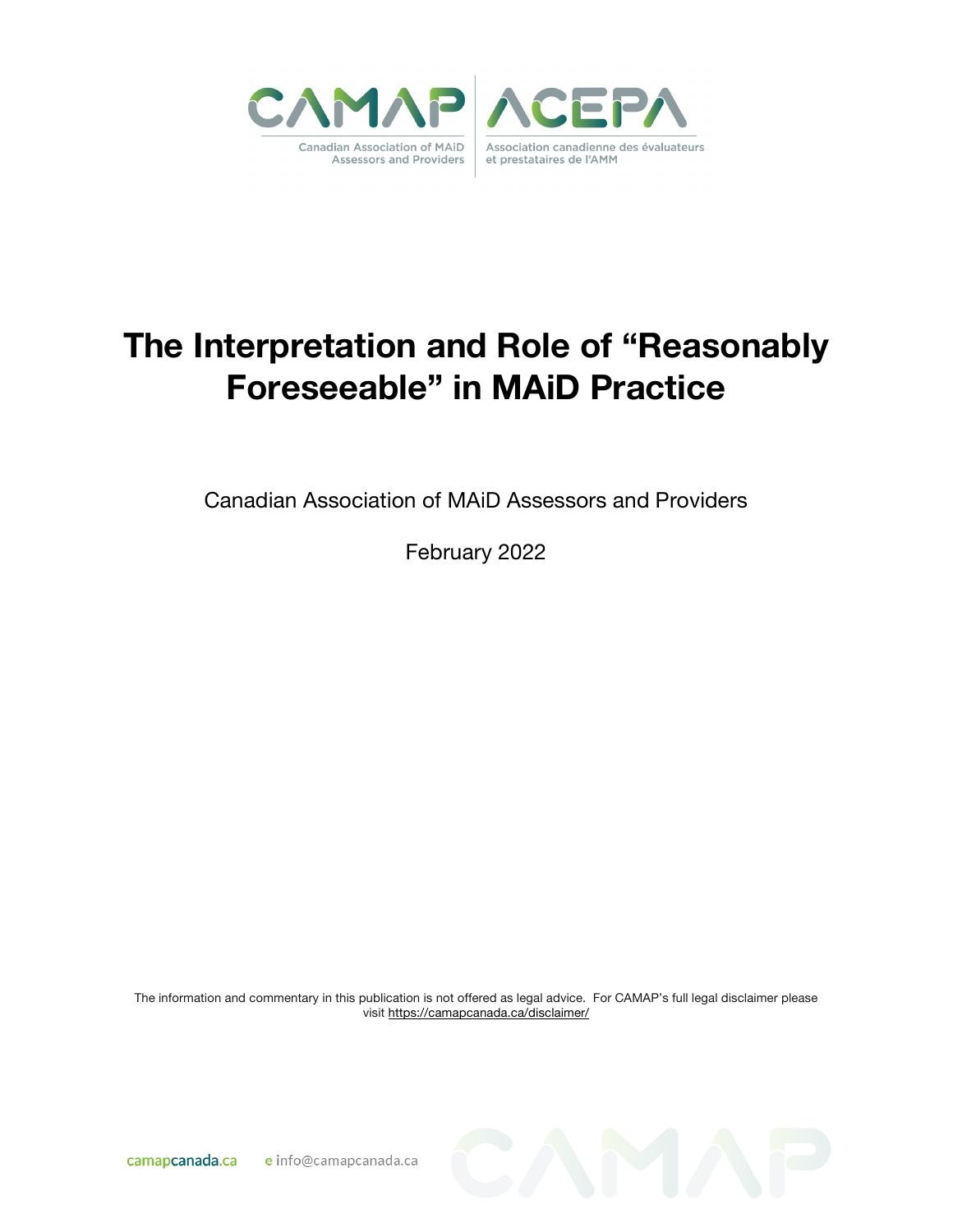*[A note on the terms "Prescriber", "Provider", and "Assessor" appears at Appendix A].*

## **Recommendations by CAMAP on the interpretation and role of "reasonably foreseeable" in the practice of medical assistance in dying (MAiD)**

1. Clinicians need not change the interpretation of "natural death has become reasonably foreseeable" from that used prior to the legislative amendments of March 2021 (the passing of Bill C7).

2. Clinicians may interpret "reasonably foreseeable" as meaning "reasonably predictable". This may mean that there is sufficient temporal proximity to death (it is coming soon), and/or that the trajectory towards death is predictable from the person's combination of known medical conditions and potential sequelae. In clinical circumstances this would include the consideration of a person's individual circumstances such as age and frailty.

3. Clinicians need not employ or support rigid timeframes in their determination of whether a person has a reasonably foreseeable natural death (RFND). The law does not require a prognosis to be given as to the length of time the person has remaining. For greater clarity, "natural death has become reasonably foreseeable" does not mean that the person must be terminally ill or expected to die within a set period such as 6 or 12 months.

4. A person may meet the "reasonably foreseeable" criterion if they have demonstrated a clear and serious intent to take steps to make their natural death happen soon or to cause their death to be predictable. Examples might include stated declarations to refuse antibiotic treatment of current or future serious infection, to stop use of oxygen therapy, to refuse turning if they have quadriplegia, or to voluntarily cease eating and drinking.

5. If, after an assessment, a Provider is uncertain about the foreseeability of a person's natural death, the Provider may consult with the other Assessor or seek the advice of another MAiD clinician with additional experience or expertise.

6. If the Provider deems a person eligible for MAiD but not to have a reasonably foreseeable natural death the person should be informed that legislation requires additional safeguards to be satisfied before MAiD can take place. These safeguards should be explained to the person.

7. It is the Provider who has the responsibility to assess RFND. The law does not require the Assessor to assess RFND although in most provinces the Assessor is required to give their opinion. The law does not require that the Provider and the Assessor agree on the issue of RFND. However, CAMAP's recommendation is that if the Provider is of the opinion that the person has an RFND but the Assessor disagrees, the Provider should consider seeking a third opinion from another clinician.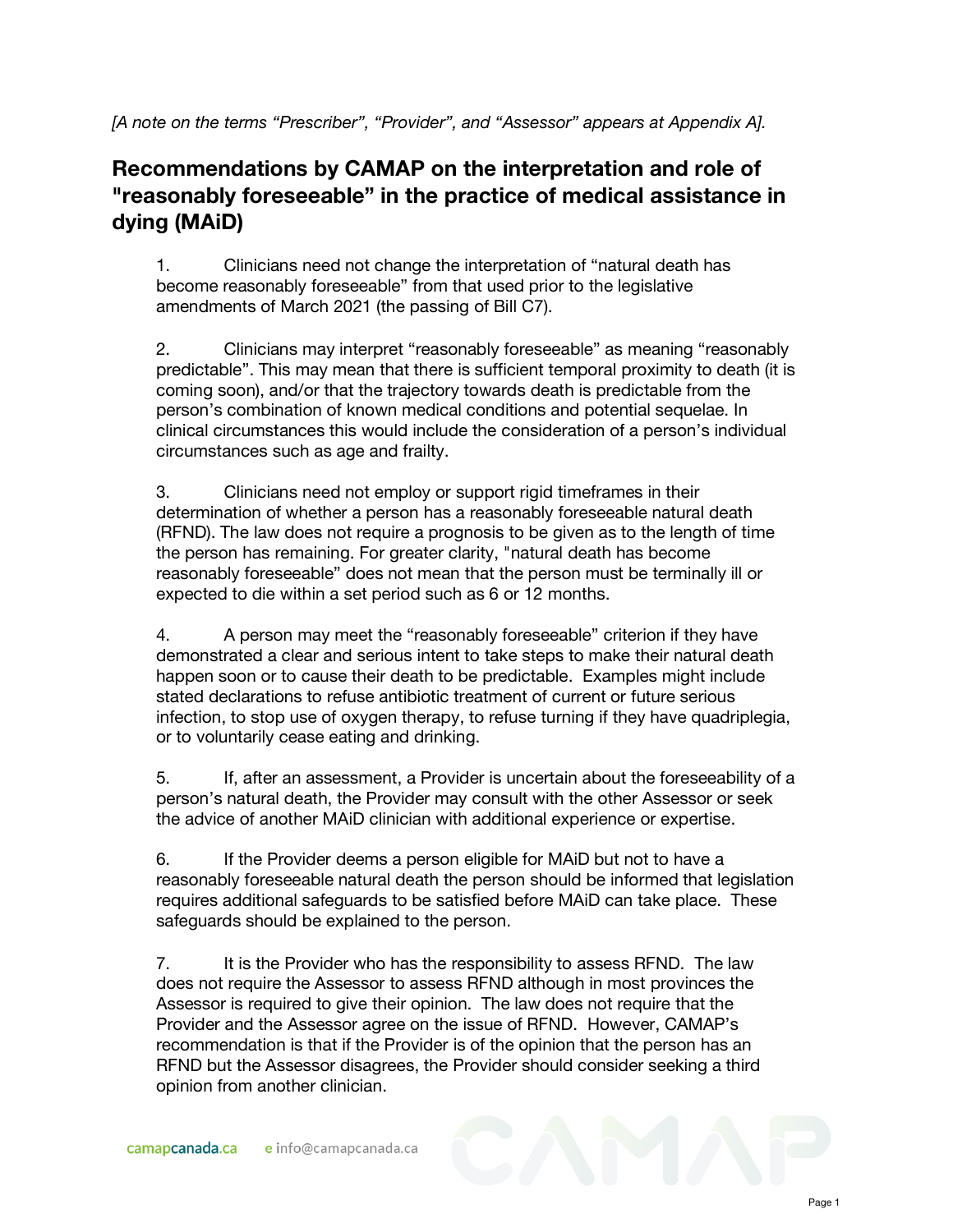8. If a person disagrees with the finding that their natural death is not reasonably foreseeable they should be told that they have the right to seek the opinion of an additional assessor or assessors.

9. If there are uncertainties regarding the application of legislation to a specific case, it is reasonable to seek medico-legal advice from the Canadian Medical Protective Association (CMPA) or the Canadian Nurses Protective Society (CNPS).

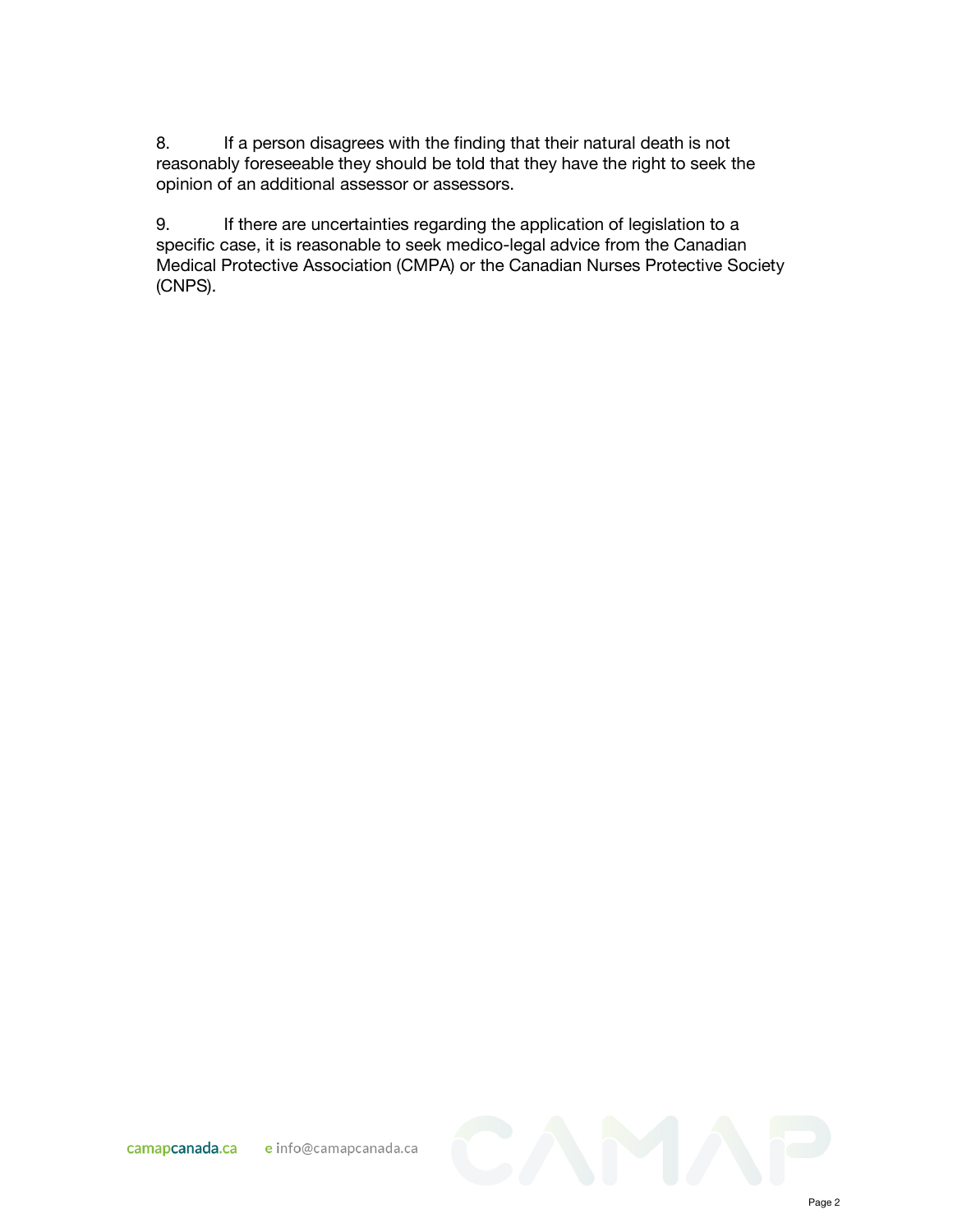#### **Introduction**

Bill C-14, *An Act to amend the Criminal Code and to make related amendments to other Acts (medical assistance in dying),* received royal assent on June 17, 2016. In June 2017 the Canadian Association of MAiD Assessors and Providers (CAMAP) published its clinical practice guideline (CPG) *The Clinical Interpretation of "Reasonably Foreseeable"*. It remains the only national practical guidance for Canadian clinicians regarding the meaning of the phrase "reasonably foreseeable". The purpose of the CPG was to assist assessors and providers of medical assistance in dying (MAiD) in the clinical interpretation of "natural death has become reasonably foreseeable" in order to provide consistency in interpretation across the country.

Since the publication of the CPG, three events have taken place that have significantly impacted the interpretation and role of the words "reasonably foreseeable" in medical assistance in dying (MAiD) in Canada. The first was the A.B. case that went before the Ontario Superior Court of Justice in 2017. The second was the adjournment of the Lamb case in British Columbia, and the third was the passing of Bill C-7 in 2021. Bill C-7 removed the requirement that natural death be reasonably foreseeable as an eligibility requirement for MAiD. Bill C-7 also introduced additional safeguards for a person whose natural death is not reasonably foreseeable, therefore it is still important for clinicians to be confident in their interpretation of the term "reasonably foreseeable". This paper includes explanations of the significance of these three events and why, while the role of RFND has changed, there need not be any change in the interpretation of "reasonably foreseeable" going forward.

#### **The evolution of the meaning of "reasonably foreseeable"**

Bill C-14 was the Federal Government's response to the decision of the Supreme Court of Canada (SCC) in *Carter v Canada (Attorney General)*. The nine Supreme Court justices decided unanimously in 2015 that physician-assisted death should be permitted for a competent adult person who (1) clearly consents to the termination of life and (2) has a grievous and irremediable medical condition (including an illness, disease or disability) that (3) causes enduring suffering that is intolerable to the individual in the circumstances of his or her condition and that cannot be relieved by means acceptable to the person.

Bill C-14 required the additional criterion, amongst others, that a person's natural death be reasonably foreseeable for them to be eligible for MAiD. The SCC had not included this criterion. This additional restriction caused considerable difficulty for clinicians, particularly those carrying out assessments of eligibility for MAiD, as they were not sure what it meant and therefore when its condition was met. The term "reasonably foreseeable" is not a clinical term but a legal term used mainly in civil law. It relates to risk, harm and the law of negligence. In those contexts, it has been defined in the following way:

A consequence is "reasonably foreseeable" if it could have been anticipated by an ordinary person of average intelligence as naturally flowing from his [sic] actions.

This definition was obviously not relevant in the context of MAiD.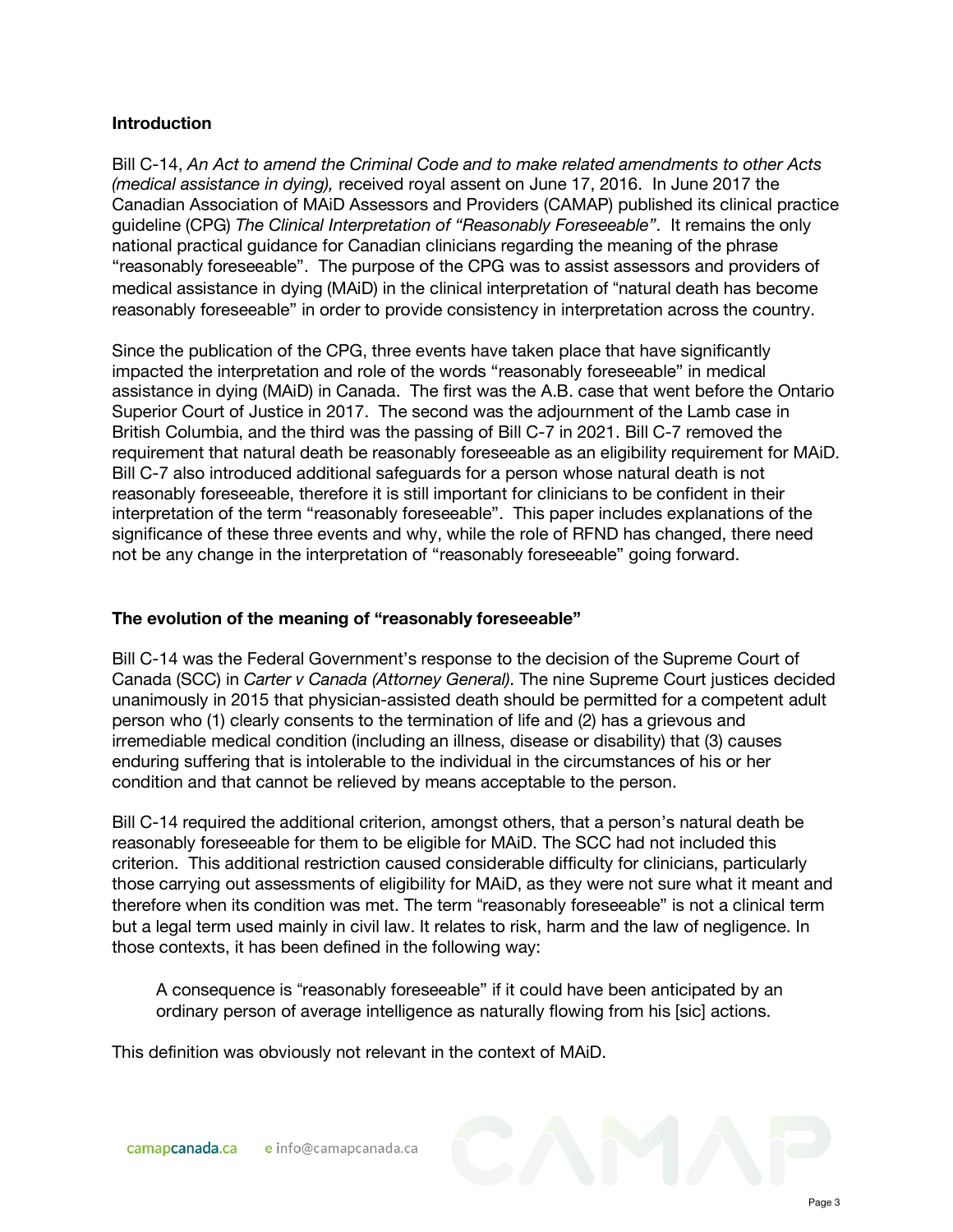The fact that clinicians had not previously had to consider the meaning of "reasonably foreseeable" in their clinical practice meant that it proved very difficult for them to know how to approach this criterion. In the months after the passing of Bill C-14, clinicians discussed the issue amongst themselves and sought the advice of lawyers engaged by the Canadian Medical Protective Association (CMPA) and the Canadian Nurses Protective Society (CNPA). Clarification was also sought from the Federal Government, provincial colleges of physicians and surgeons, and the courts.

#### **Sources of Guidance**

#### 1. CAMAP Guidelines (2017)

*The Clinical Interpretation of "Reasonably Foreseeable",* CAMAP's guideline of 2017, provides the following interpretation of "reasonably foreseeable":

Reasonably foreseeable is a term that can and should be subjected to clinical interpretation in a manner similar to that which occurs in any other clinical assessment. Once a patient's death and its manner has become reasonably predictable (as far as the factors leading to it are concerned) then it can be said to be reasonably foreseeable. Reasonably predictable does not mean that the clinician is confident that death will definitely ensue in this way, only that predicting that it will do so is reasonable.

CAMAP recommended that clinicians should define "reasonably foreseeable" as meaning "reasonably predictable" from the person's combination of known illnesses and physical frailties (age-related and otherwise). The guideline advised that a clinician should decide:

1. Is it reasonable to predict that death will result from the patient's medical conditions and sequelae, taking into account age and other factors?

2. Is it likely that death will be "remote" or in the "too distant future" in the ordinary sense of these words?

If the answer to the first question is Yes, and the second question is No, CAMAP's view was that the criterion of a reasonably foreseeable natural death had been satisfied.

#### 2. A.B. v. Canada

The patient (A.B.) was a 77-year-old who did not have a terminal diagnosis but rather was in an advanced state of incurable, irreversible, worsening illness (degenerative osteoarthritis) with excruciating pain and no quality of life.

Justice Perell offered a declaration of statutory interpretation. His language confirmed that natural death **need not be imminent** and what is a reasonably foreseeable death is a personspecific medical question to be made without necessarily making (but not necessarily precluding) a prognosis of the remaining lifespan. In doing so, he firmly placed the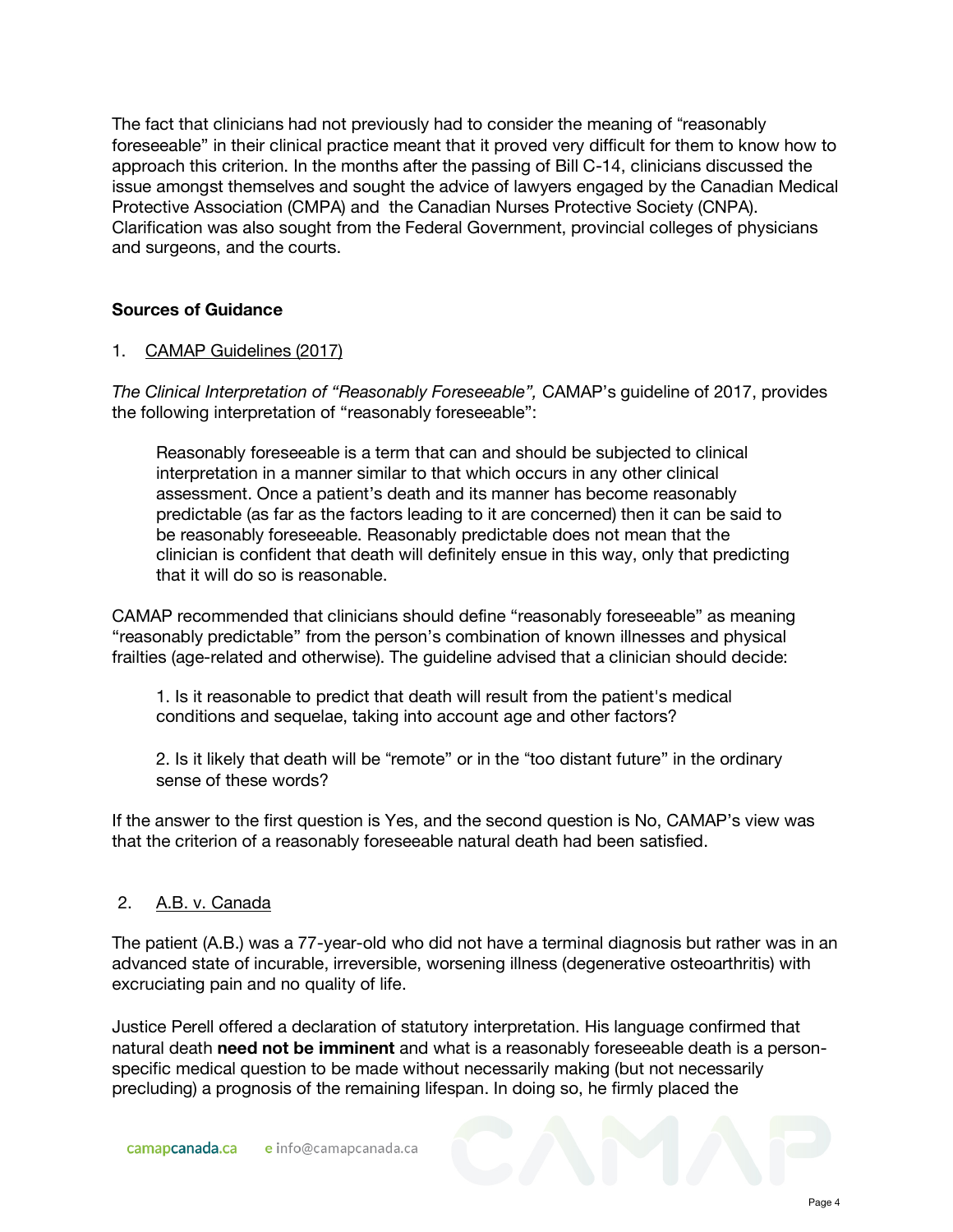determination of whether or not a person's natural death is reasonably foreseeable in the field of medical rather than legal practice.

Justice Perell cited a speech made by the Attorney General of Canada conceding that the language of C-14 does not require that people be dying from a terminal illness, disease or disability but rather is connected to all of a particular person's medical circumstances.

As a matter of statutory interpretation, Justice Perell said that "a person in circumstances like those in which A.B. finds herself, is a person in circumstances that fall within the meaning of s.241.2(2)(d) of the Criminal Code."

The federal and Ontario governments were both respondents in the A.B. case; neither appealed the ruling.

#### 3. Lamb v. Attorney General (Canada)

In 2019, a court challenge by Julia Lamb, a woman suffering from spinal muscular atrophy, was adjourned when a federal government expert stated the following in her expert report submitted to the court:

If Ms. Lamb were to be assessed now, and she indicated a clear intent to stop BiPaP [bilevel positive airway pressure] and refuse treatment when she next developed pneumonia, it is likely that she would be found to meet the threshold for having a reasonably foreseeable natural death... She would not be required to develop an episode of pneumonia before being approved for MAiD. Most [MAiD assessors] would consider it sufficient that she expresses certain intent to refuse treatment when this occurs, as she will inevitably develop a chest infection in the near future.

In a letter to the court, the Attorney General of Canada conceded the expert's interpretation, stating "There is no conflict in the evidence about whether the plaintiff, Julia Lamb, may qualify for MAiD in her present condition". Thus, expressing a clear intent to stop a life-sustaining intervention is sufficient: stopping it would not be necessary.

#### 4. Bill C-7

The judgement in *Truchon and Gladu v. Attorney General (Canada) and Attorney General (Quebec)* found that the inclusion of the requirement that a person's natural death be reasonably foreseeable (in Quebec, "at the end of life") was inconsistent with the Canadian Charter of Rights and Freedoms (sections 7 and 15) and struck it from the Criminal Code. The federal and Quebec governments chose not to appeal the decision. Instead, in response, the federal government introduced Bill C-7 which was passed in March 2021. In addition to other changes not covered in this paper (including the number of independent witnesses required when a request for MAiD is signed, the removal of the 10 day waiting period, and the introduction of a Waiver of Final Consent), Bill C-7 removed RFND as an eligibility criterion for MAiD in Canada but retained it as the deciding factor as to which procedural safeguards must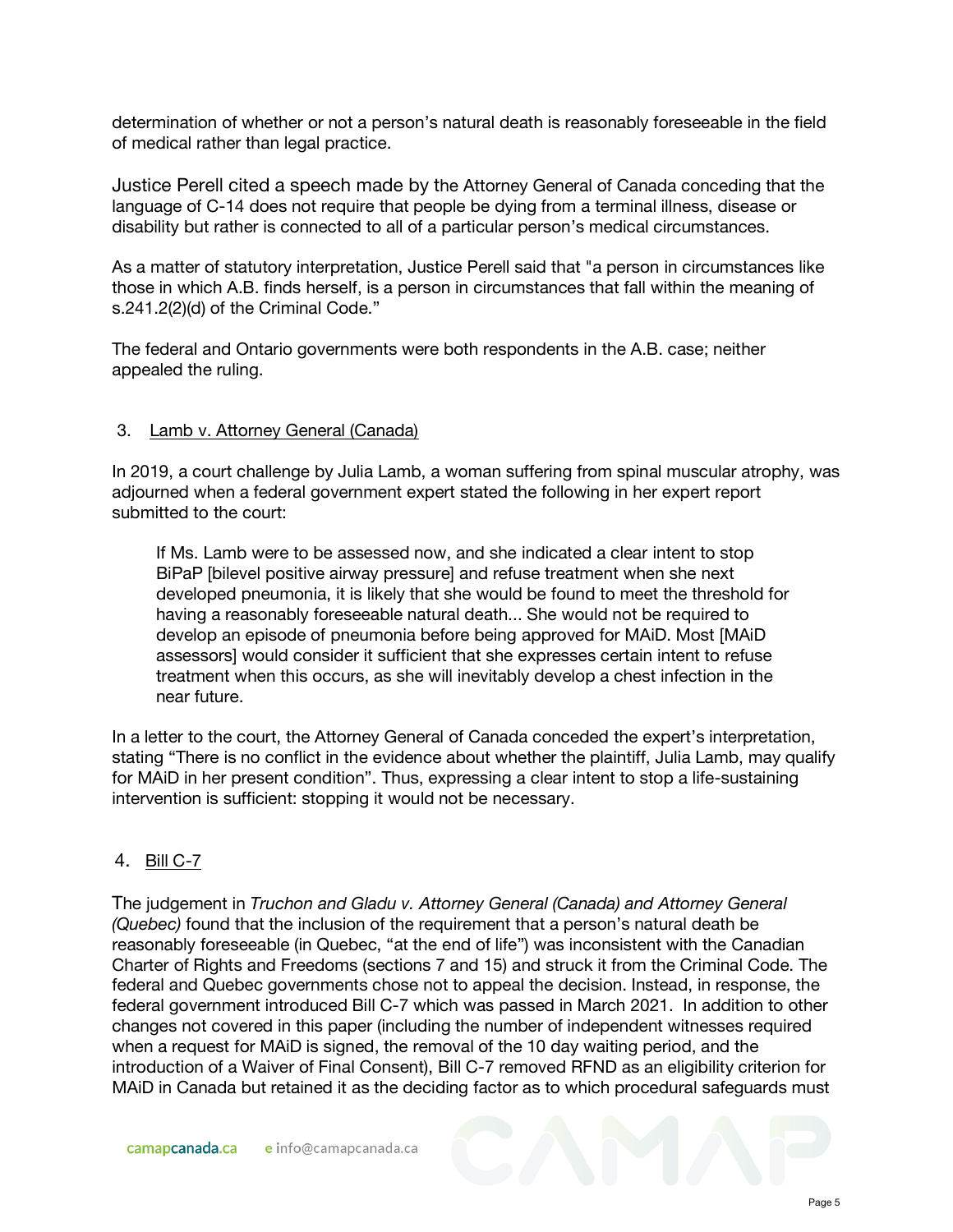be satisfied to access MAiD. Whether or not a person's natural death is reasonably foreseeable, a set of procedural safeguards apply to all persons eligible for MAiD. If the person's natural death is not reasonably foreseeable, an additional set of procedural safeguards apply. These additional safeguards include:

i. ensuring that if neither the Provider nor the Assessor have expertise in the condition causing the person's suffering, one of them consults with a medical practitioner or nurse practitioner who has that expertise and shares the results of the consultation between them;

ii. ensuring that the person seeking MAiD "has been informed of the means available to relieve their suffering including, where appropriate, counselling services, mental health and disability support services, community services and palliative care and has been offered consultations with relevant professionals who provide those services or that care";

iii. ensuring that both the Provider and the Assessor "have discussed with the person the reasonable and available means to relieve the person's suffering" and that they "agree with the person that the person has given serious consideration to those means"; and

iv. ensuring that there are at least 90 clear days between the day on which the first assessment begins and the day on which MAiD is provided (unless loss of capacity is imminent in which case this can be shortened).

In view of the inclusion of the presence or absence of an RFND as determinative of which procedural safeguards apply, a clear understanding of the meaning of RFND remains important for MAiD practitioners.

Nothing in Bill C-7 modified the meaning of "reasonably foreseeable." Its role changed from an eligibility criterion to the determining factor for which procedural safeguards are applicable but its meaning did not. This was confirmed in an email on February 27, 2020, from the Ministry's press secretary to a journalist at *The Canadian Press.* It said:

The definition of reasonable foreseeability of natural death has not changed in the new legislation. Reasonable foreseeability of natural death is a familiar concept for providers after four years of providing the service. By retaining the same language in Bill C-7, practitioners will be using a standard that is already familiar to them as a means to determine which safeguards to apply.

#### **Deciding whether a person has a reasonably foreseeable natural death**

It is important to note that the *eligibility* requirements for MAiD are the same for individuals both with and without an RFND. However, new *safeguards* were introduced by Bill C-7 for a person who does not have an RFND.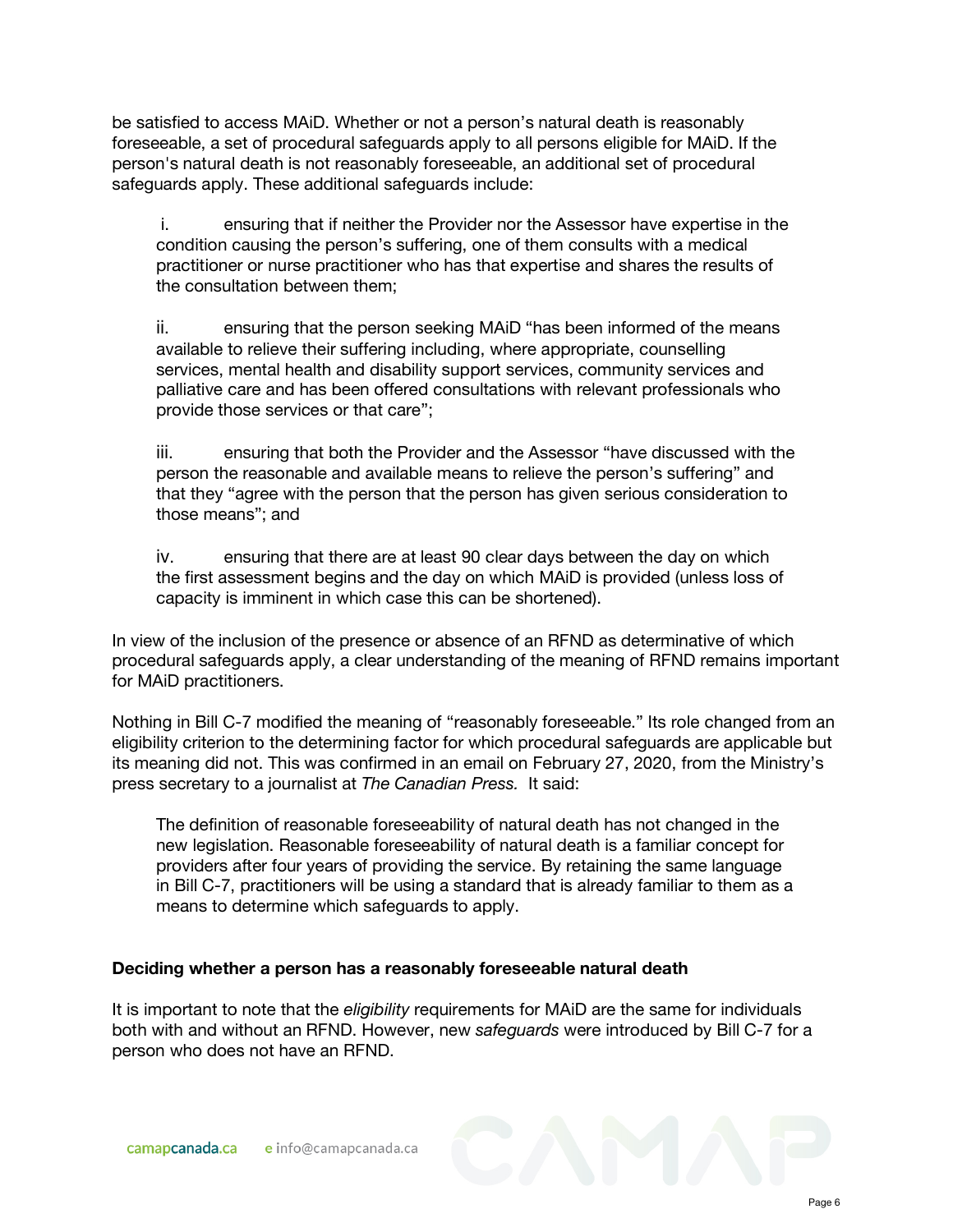It may not be clear at the outset of an assessment whether a person has an RFND. Clinicians should be aware of this and be prepared to modify or extend an assessment or require that further meetings take place with the person if there is uncertainty.

It is the Provider who has the responsibility to assess RFND. The law does not require the Assessor to assess RFND. However, the Assessor will in most cases come to an opinion as to whether the person has an RFND or not and in most provinces the Assessor is required to give their opinion.

The law does not require the Provider and the Assessor to agree on whether the person has an RFND. The Criminal Code [in subsection 241.2(3.1)(e)] states only that the Assessor must confirm eligibility for the person to be allowed to receive a medically-assisted death.

On its webpage "Medical assistance in dying: Implementing the framework", the Government of Canada states:

#### Disagreement between MAID assessors

The legislation does not expressly state that the two assessors must agree whether a patient's death is reasonably foreseeable. However, the assessors should discuss their respective views on this question. They can then appropriately determine which set of safeguards to apply in a given case.

The medical community may develop guidance for practitioners in this situation regarding how to reach an agreement, such as:

- seeking an opinion from a third assessor
- consulting with another practitioner familiar with the patient's condition

Thus the Provider may proceed with MAiD under the safeguards for a person with an RFND and without the additional safeguards required for a person who does not have an RFND even if the Assessor is of the opinion that the person's natural death is not reasonably foreseeable. However, CAMAP's recommendation is that if the Provider is of the opinion that the person has an RFND but the Assessor disagrees, the Provider should consider seeking a third opinion from another clinician.

Upon finding that a person does not have an RFND but meets the eligibility criteria, it should be explained to them that the clinician is of the opinion that they are eligible for MAiD but that additional procedural safeguards may have to be met. These should be described and discussed.

If the Provider is uncertain about the foreseeability of the person's natural death the person should be informed that this will be discussed with another clinician. If uncertainty remains, then the opinion of further clinicians experienced in MAiD assessments may be sought. Members of CAMAP may speak with a CAMAP MAiD Mentor or Consultant (details can be found on the CAMAP website).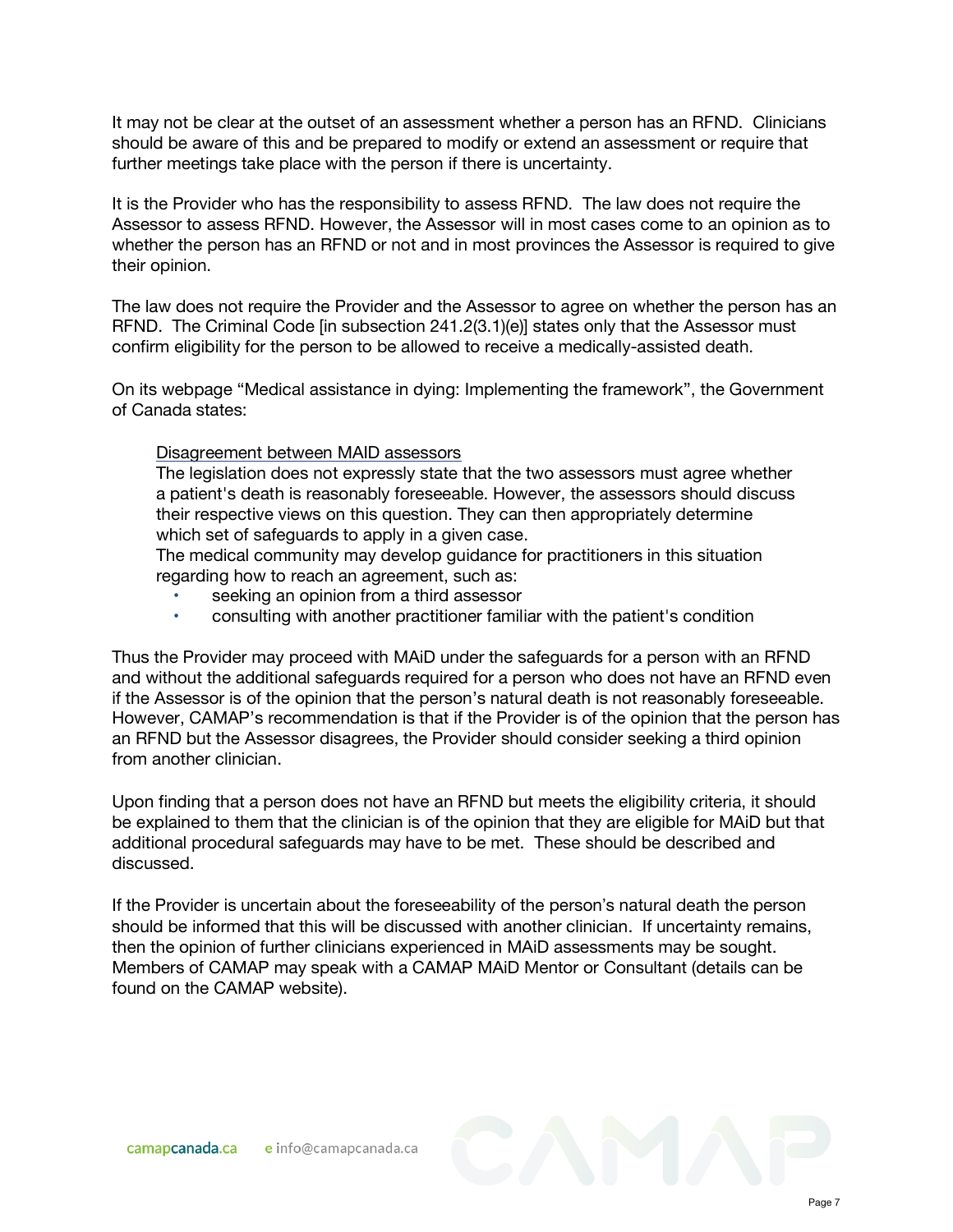#### **Conclusion**

In 2017 *The Clinical Interpretation of "Reasonably Foreseeable"* assisted clinicians in the interpretation of the phrase "reasonably foreseeable" by recommending that the term should be understood as meaning "reasonably predictable". It also recommended that clinicians need not employ rigid timeframes in their assessments of RFND as the Criminal Code contains no requirement for a prognosis as to the length of time the person has remaining. The experience gained by clinicians in the assessment of the tens of thousands of people who have requested MAiD since 2016 has confirmed this approach. The findings of the A.B. case have further validated this interpretation. The adjournment of the Lamb case has added to the understanding that "reasonably predictable" is a permissible interpretation of "reasonably foreseeable" and that expressing a clear intent to stop a life-sustaining intervention is sufficient to meet the qualification of reasonably foreseeable; stopping it is not required.

Nothing in Bill C-7 modified the meaning of "reasonably foreseeable." The passing of Bill C-7, with the removal of RFND as an eligibility requirement and the introduction of additional safeguards for patients who do not have an RFND, does not require any change in the interpretation of "reasonably foreseeable". It remains important for physicians to understand what "reasonably foreseeable" means and to determine whether a person has an RFND as this will determine whether additional procedural safeguards apply.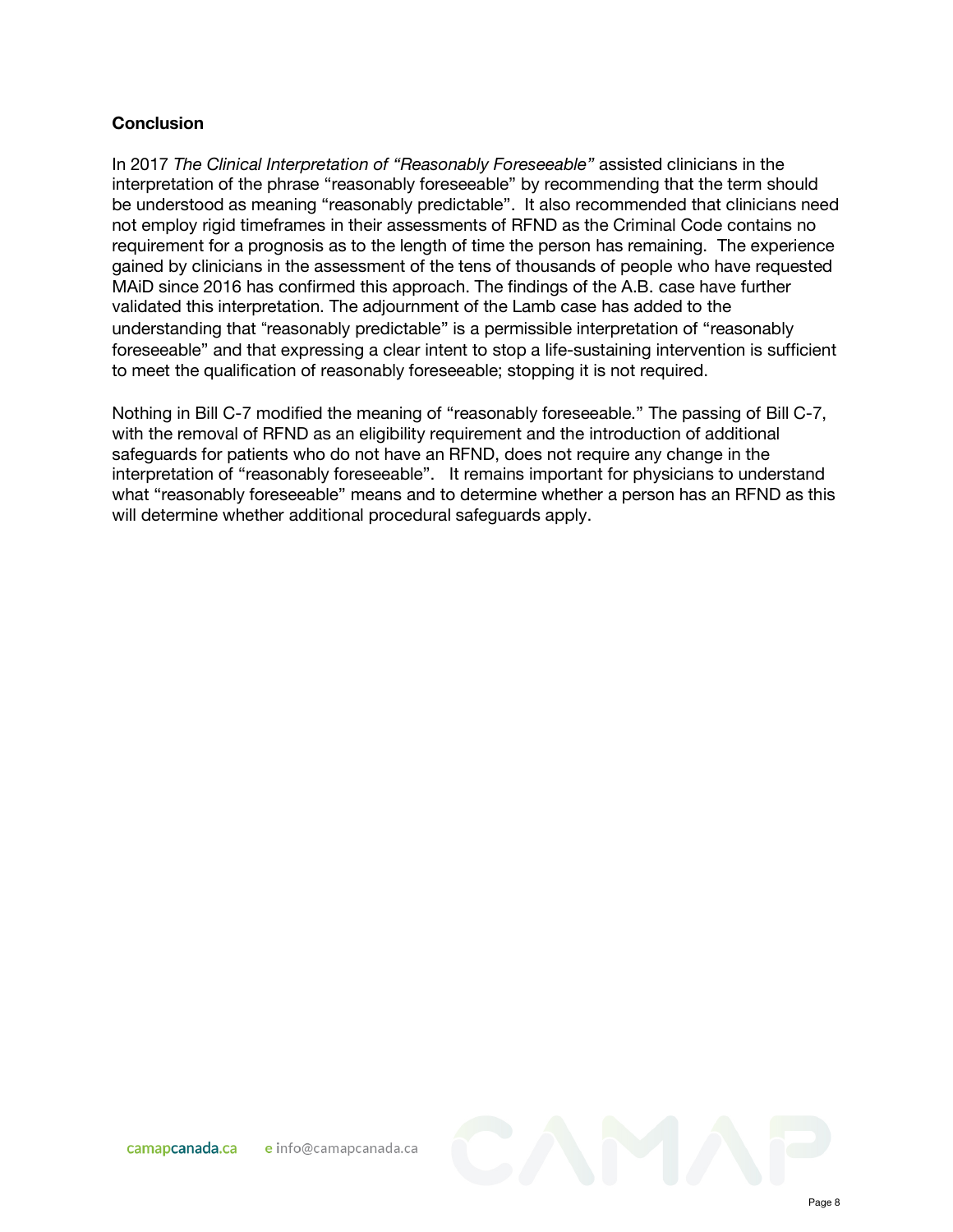## **Appendix A**

#### **Terminology**

The Criminal Code uses the term *Prescriber* for the practitioner who provides MAiD. In MAiD practice the Prescriber is almost always termed the **MAID Provider** or **Provider**.

In the Criminal Code the second practitioner who determines eligibility is termed the *Assessor*.

Some confusion may result as both practitioners carry out an assessment and so when referred to together are often called "the assessors".

In this document:

*MAiD Provider or Provider*: the practitioner who will carry out MAiD if the person is found eligible and chooses to have MAiD.

*Assessor*: the other practitioner who determines the eligibility of the person for MAiD. *Assessors*: in almost all cases this means the Provider and the Assessor together. On occasion it may mean one or more practitioners who have assessed the person other than the Provider. The context will make it clear if this is the meaning.

*Clinician*: any physician or nurse practitioner. This term therefore includes a physician or nurse practitioner discussing MAiD with a person, whether or not the clinician will be one of the Assessors.

It should be noted that in some literature the Assessor is referred to as the "second assessor". This term is not used here as there is no requirement in the law that the Assessor must assess the person only after the Provider has done so.